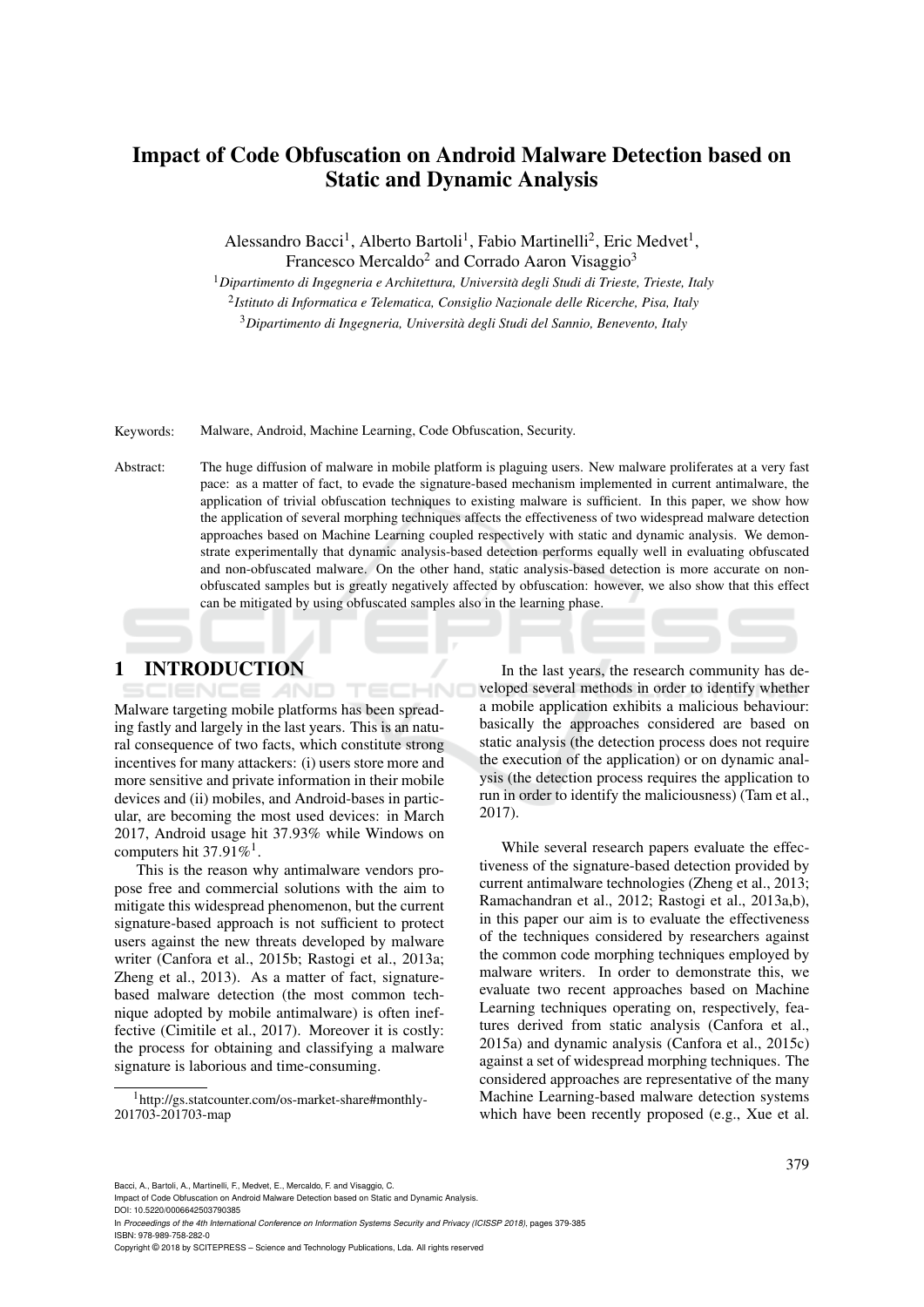(2017); Martinelli et al. (2017); Ferrante et al. (2016); Medvet and Mercaldo (2016); Tam et al. (2017); Backes and Nauman (2017); Demontis et al. (2017)).

The paper poses the following research question: *to which degree the widespread obfuscation techniques affect the effectiveness of state-of-the-art detection approaches for malware detection?* We attempt to answer this question by means of a thorough experimental analysis involving a real-world dataset composed by 3500 legitimate and 3500 real-world malware applications and 8 different and Androidspecific morphing techniques.

### 2 RELATED WORK

There is an increasing interest in applying Machine Learning-based techniques to the problem of Android Malware detection: we here briefly survey the most recent ones, and other non ML-based significant ones, which explicitly consider code obfuscation.

A framework able to inject a set of morphing techniques ha been proposed by Rastogi et al. (2013a) with the aim to evaluate the current antimalware technologies against morphed variants of malware. The main outcome of the paper is that all the studied antimalware software are vulnerable to trivial code transformations.

Rastogi et al. (2014) evaluate ten antimalware tools using six original and morphed mobile malware belonging to six different families. The authors conclude that the antimalware are susceptible to common widespread evasion techniques.

Suarez-Tangil et al. (2016a) propose DroidSieve, an Android malware classifier based on static analysis, and identify two high-level classes: (i) resourcecentric features which are derived from resources used by the app and (ii) syntactic features which are derived from the code and metadata of mobile applications. The proposed approach consider obfuscation-invariant features and artefacts introduced by obfuscation mechanisms used by mobile malware writers.

Alterdroid (Suarez-Tangil et al., 2016b) is a malware analysis framework consisting in the analysis of the behavioral differences between the original application and a set of automatically generated versions of it, where a number of modifications have been carefully injected (the so-called variants). In addition, Alterdroid performs a dynamic analysis (i.e., every app was executed over a time span equal to 120 seconds) to identify the malware.

O'kane et al. (2016) investigate the optimal set of instruction being executed to identify obfuscated Android malware using the SVM classifier. They find a set of instructions that are good indicators of malware and determine how long the program needs to run in order to obtain an accurate classification. They obtain an average accuracy equal to 84.4%.

The RevealDroid tool (Garcia et al., 2015) is stated to be obfuscation resilient thanks to a set of features including sensitive APIs and intents usage and information flows. The effectiveness of the selected features is evaluated using two different simple classifiers, which obtain an accuracy ranging between 93% and 96% in malware detection.

## 3 MACHINE LEARNING-BASED MALWARE DETECTION

We consider two forms of detection based on Machine Learning techniques applied on data derived from static and dynamic analysis, i.e., on sequences of opcodes and system calls, respectively. We build our study on two state-of-the-art approaches (Canfora et al., 2015a,c) which we briefly describe in the following sections.

In both cases, the approach consists of a *classification phase*, in which an input application *a* is classified as malware or trusted, and a *learning phase* in which a classifier is trained basing on two sets  $A_T$ and *A<sup>M</sup>* including, respectively, trusted and malware applications. In both phases, a numeric feature vector is computed out of the app *a* by means of a *preprocessing step*. All the procedures are described be $low$ 

### 3.1 Static Analysis

The pre-processing of an app *a* starts by extracting the .dex file from *a* packed as an .apk file. Then, several files containing the machine level instructions, each consisting in an opcode and its parameters, are obtained from the .dex file by means of decompilation. From these files, a list of sequences of opcodes (without the parameters), where a sequence corresponds to a method of a class in the app, is extracted. Finally, the frequency  $f(a, o)$  of each *n*gram *o* occurring in the sequences of the list is computed, *n* being a parameter of the method. The resulting vector is the initial feature vector for *a*.

In the learning phase, an feature selection procedure is performed, since the feature vector obtained through the pre-processing phase may be remarkably large. This is done proceeding as follow. For each *ngrams o, its global frequencies relatively to*  $A_T$  *(set*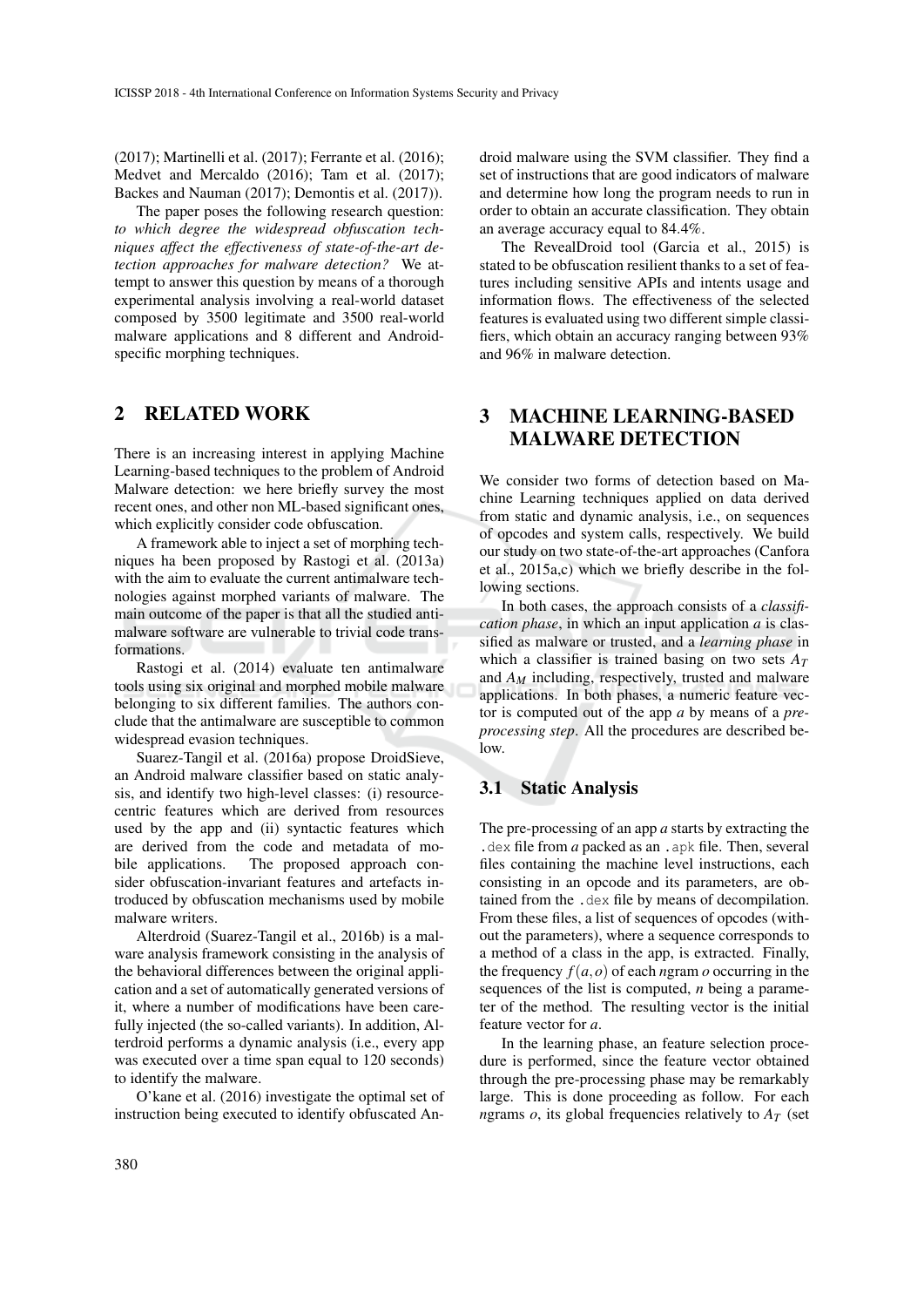of trusted apps) and *A<sup>M</sup>* (set of malware apps) are computed:

$$
\bar{f}_M(o) = \frac{1}{|A_M|} \sum_{a \in A_M} f(a, o) \tag{1}
$$

$$
\bar{f}_T(o) = \frac{1}{|A_T|} \sum_{a \in A_T} f(a, o) \tag{2}
$$

The relative difference  $d(o)$  is obtained as:

$$
d(o) = \frac{\text{abs}(\bar{f}_M(o) - \bar{f}_T(o))}{\text{max}(\bar{f}_M(o), \bar{f}_T(o))}
$$
(3)

The set *O* of the selected *n*grams (and hence the corresponding features) is hence built to include the *k n*grams with the highest values of  $d(o)$ , where *k* is a parameter of the method. The *n*grams for which  $d(o) = 1$  (i.e., those *n*grams which occur only in  $A_T$  and not in  $A_M$  or viceversa) are not considered to avoid obtaining a classifier that fails to generalize. Furthermore, all the *n*grams in *O* that are subsequences of another *n*gram in *O* are discarded—this way, redundant information is removed. Finally, only the  $k' < k$  ngrams in O with the highest  $d(o)$  are retained, where  $k'$  is a parameter of the method. At the end of the learning phase, a binary classifier based on Support Vector Machine (SVM) with a Gaussian kernel and a cost  $c = 1$  is learned on the dataset deriving from  $A_T$ ,  $A_M$  and the features determined by O.

In the classification phase, the feature vector for the input app  $a$  is first computed considering the frequences of the opcodes in  $O$ ; then, it is given as input to the trained SVM which outputs a response in {malware, trusted}.

#### 3.2 Dynamic Analysis

In the pre-processing, the system calls invoked by the app *a* during the execution are recorded, producing an execution trace. Then the feature vector is extracted calculating the frequency over *a* of each possible *n*gram of system calls (w/o the call arguments), where *n* is a parameter of the method.

As in the static case, the learning phase starts with a feature selection procedure. To reduce the number of features, only the *k* ngrams with the greatest  $\delta_s$  are selected, with:

$$
\delta_{s} = \frac{\left| \frac{1}{|A_{T}|} \sum_{a \in A_{T}} f(a, s) - \frac{1}{|A_{M}|} \sum_{a \in A_{M}} f(a, s) \right|}{\max_{a \in A} f(a, s)}
$$

where *s* is an *n*gram of system calls, *A* is the union of  $A_T$  (set of trusted apps) and  $A_M$  (set of malware apps), and *k* is a parameter of the method. The number of features is further reduced by computing, for each remaining *s*, the mutual information  $I_s$  of  $f(a, s)$  with the label of *a* for any  $a \in A$  and retaining the *k*<sup> $\prime$ </sup> features with the highest  $I_s$ , with  $k'$  being a parameter of the method, resulting in a set *S* of selected *n*grams. At the end of the learning phase, a binary classifier based on Support Vector Machine (SVM) with a Gaussian kernel and a cost  $c = 1$  is learned on the dataset deriving from  $A_T$ ,  $A_M$  and the features determined by *S*.

In the classification phase the previously selected features are extracted from the apps in the unlabelled dataset, on which the trained classifier is applied, receiving a response label in {malware, trusted}.

#### 4 EXPERIMENTAL EVALUATION

#### 4.1 Data

We built a dataset of 7000 applications evenly divided between trusted  $(\mathcal{A}_T)$  and malware  $(\mathcal{A}_M)$ . In particular, we took a subset of the dataset used in (Canfora et al., 2015a) in which trusted apps were collected from Google Play and malware apps from the Drebin dataset Arp et al. (2014). Furthermore, we built a set *A<sup>O</sup>* of obfuscated malware apps set by applying to each of the apps in *A<sup>M</sup>* all the obfuscation techniques described in the next section.

For the dynamic analysis detection, we executed each app on a real Android device for at most 1 minute, during which a tool was simulating random UI interactions for the whole minute of execution.

#### 4.2 The Obfuscation Techniques

Android runs *Dalvik* executables stored in .dex files. In order to apply transformations to application code, we obtained the *smali* (a human readable dalvik bytecode) representation of the code, using *apktool*<sup>2</sup> , a tool for reverse engineering which allows to decompile and recompile Android applications. apktool is able to decode resources to nearly original form and rebuild them after making some modifications. The smali representation is the target of the transformations we considered.

We designed, implemented, and publicly released<sup>3</sup> a Java tool able to apply a set code modifications to smali representation in an automated way.

We applied all the following morphing techniques:

1. Disassembling & Reassembling. The compiled Dalvik bytecode in classes.dex of the application package may be disassembled and reassem-

<sup>2</sup>http://ibotpeaches.github.io/Apktool/

<sup>3</sup>https://github.com/faber03/AndroidMalwareEvaluatingTools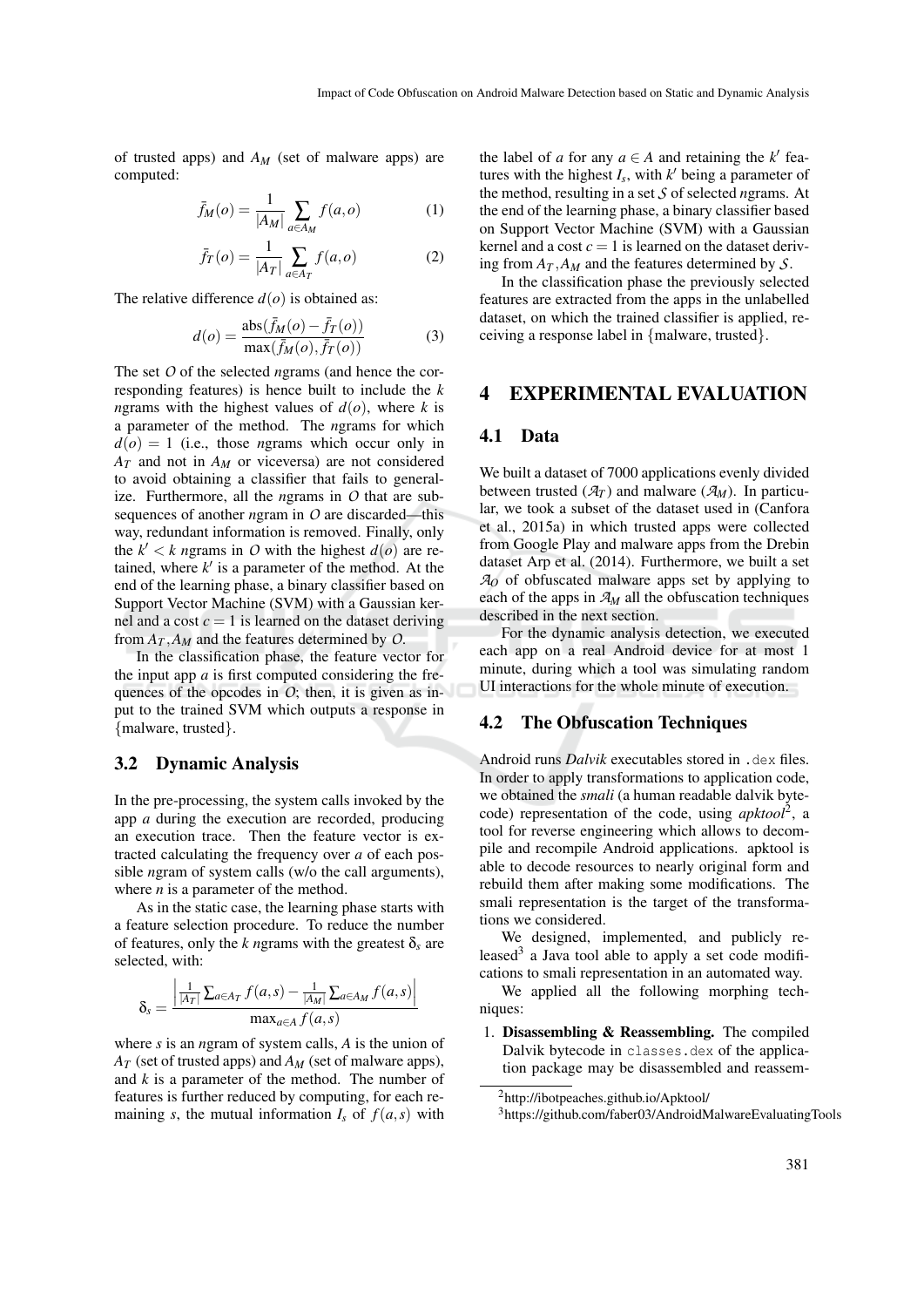bled through *apktool*. This allows various items in a .dex file to be represented in a different way. In this way signatures relying on the order of different items in the .dex file will likely be ineffective with this transformation.

- 2. Repacking. Every Android application contains a developer signature key that will be lost after disassembling the application and then reassembling it. In order to create a new key we consider the *signapk*<sup>4</sup> tool to embed a new signature key in the reassembled app to avoid detection signatures that match the developer keys.
- 3. Changing Package Name. Each Android application is identified by a unique package name. This transformation is focused at renaming the application package name in both the Android Manifest and all the classes of the app, to elude detection by signatures based on package name.
- 4. Identifier Renaming. To avoid detection signatures relying on identifier names, this transformation renames each package name and class name by using a random string generator, in both Android Manifest and smali classes, handling renamed classes invocations.
- 5. Data Encoding. The dex files contain all the strings and arrays used in the code. Strings could be used to create detection signatures to identify malware. To elude such signatures, this transformation encodes strings with a *Caesar cipher* with a fixed key equal to 3. This technique is also applied to the code of the so-called metamorphic malware Borello and Mé (2008); Canfora et al. (2014). The original string will be restored during application run-time.
- 6. Call Indirections. Some detection signatures could exploit the call graph of the application. To evade such signatures we designed a transformation which mutates the original call graph, by modifying every method invocation in the smali code with a call to a new method inserted by the transformation which simply invokes the original method.
- 7. Code Reordering. This transformation is aimed at modifying the instructions order in smali methods. A random reordering of instructions has been accomplished by inserting goto instructions with the aim of preserving the original runtime execution trace. Considering that the reordering is random, this is considered the strongest obfuscation technique able to alter the signature provided by current antimalware technologies You and Yim

(2010). The transformation was applied only to methods that do not contain any type of jumps (i.e., if, switch, recursive calls).

8. Junk Code Insertion. These transformations introduce code sequences that have no effect on the business logic of applications. This is considered a weak technique, for this reason usually antimalware technologies can be able to identify samples obfuscated only with this technique Collberg et al. (2003). The transformation provides three different junk code insertions: (i) insertion of nop instructions into each method, (ii) insertion of unconditional jumps into each method, and (iii) allocation of three additional registers on which garbage operations are performed.

#### 4.3 Procedure and Results

We performed a 10-fold cross validation, i.e., we: (i) randomly split the sets  $A_T$  and  $A_M$  in 10 partition; (ii) built the sets  $A_T$  and  $A_M$  by including 9 on the 10 partitions in  $A_T$  and  $A_M$ , respectively; (iii) we performed the learning phase on  $A_T$  and  $A_M$ , as described in Sections 3.2 and 3.2; (iv) for each *a* ∈  $A_T \cup A_M \cup A_O$  and not in  $A_T \cup A_M$  (i.e., for each app in the *testing set*), we applied the learned classifier.

We repeated steps ii, iii, and iv 10 times by varying the excluded partition. For the dynamic case, we collected 10 execution traces for each app (used both in the learning and classification phases, with traces for the same app randomly distributed in the learning and testing sets) in order to mitigate the impact of fortunate and unfortunate conditions during the execution. We set  $n = 3$ ,  $k = 5000$ , and  $k' = 2000$  for the static case and  $n = 3$ ,  $k = 2000$ , and  $k' = 750$  for the dynamic case, basing on the results of the two corresponding original papers.

We measured the classification effectiveness in terms of Accuracy, i.e., the percentage of correctly classified apps, False Positive Rate (FPR), i.e., the percentage of trusted apps classified as malware, and False Negative Rate (FNR), i.e., the percentage of malware apps classified as trusted. All the results are shown in Table 1: FNR is cast as  $FNR_{\neg Q}$  and  $FNR_{Q}$ , i.e., measured on non-obfuscated malware apps ( $a \in$  $\mathcal{A}_M \setminus A_M$ ) and obfuscate malware apps ( $a \in \mathcal{A}_O$ ), respectively. Figure 1 shows True Positive Rate (TPR) and True Negative Rate (TNR) indexes for each of the 10 repetitions—TNR is the average of  $TNR_{-Q}$  and  $TNR<sub>O</sub>$  obtained in the repetition.

It can be seen from Table 1 that both methods (i.e., static anlysis-based and dynamic analysis-based detection) are effective in classifying non-obfuscated

<sup>4</sup>https://code.google.com/p/signapk/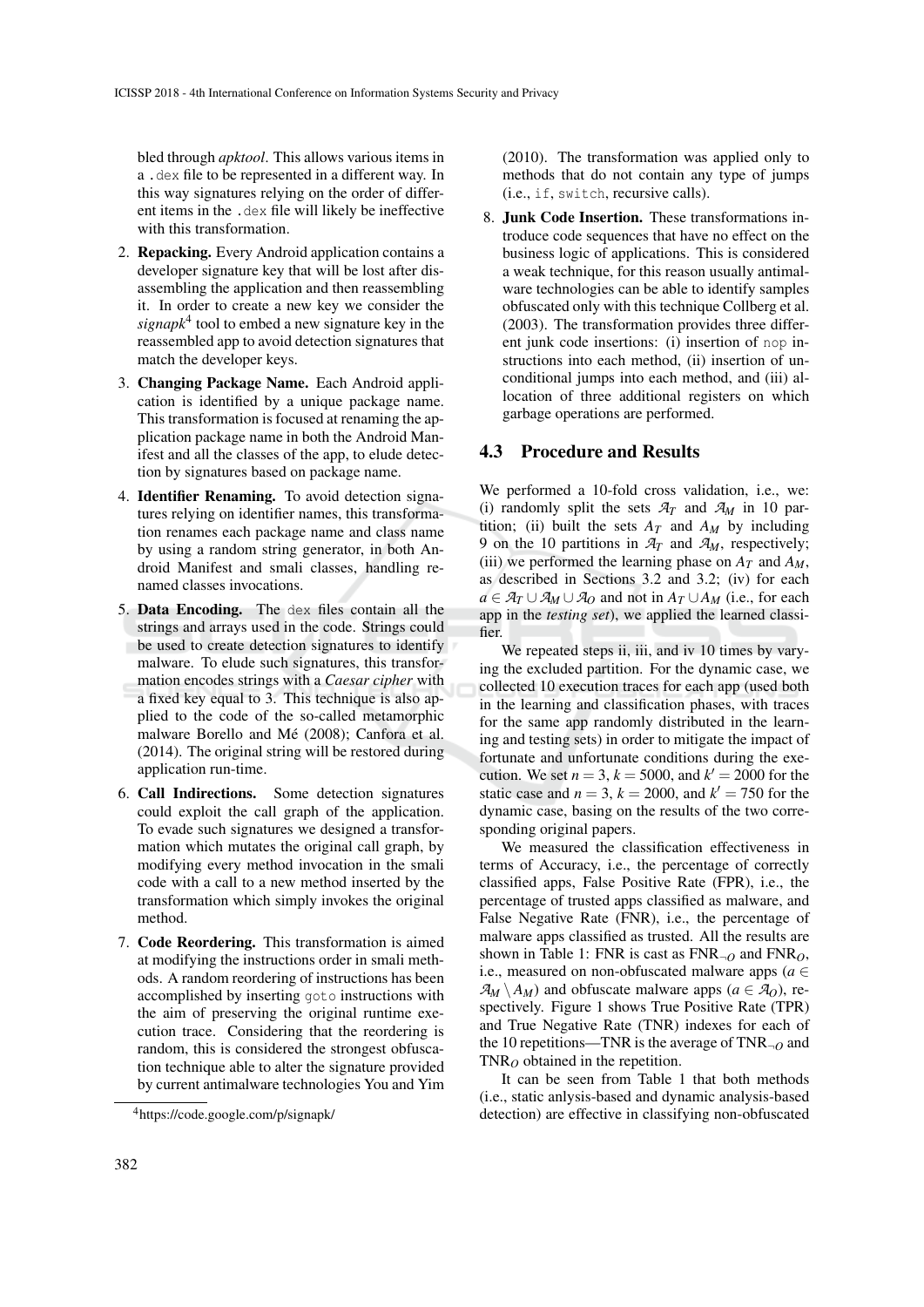|                  |                                    |             | <b>FPR</b> |                                           | $FNR_{\neg O}$ |             | $FNR_O$ |  |
|------------------|------------------------------------|-------------|------------|-------------------------------------------|----------------|-------------|---------|--|
|                  | Method                             | $\mu$       | σ          | $\mu$                                     | σ              | $\mu$       | σ       |  |
| $w$ o            | Static                             | 3.7         | 1.3        | 2.6                                       | 0.8            | 89.8        | 0.2     |  |
|                  | Dyn.                               | 9.9         | 1.0        | 5.8                                       | 1.4            | 7.5         | 0.3     |  |
| ₹                | Static                             | 6.6         | 1.8        | 0.6                                       | 0.1            | 0.1         | 0.1     |  |
|                  | Dyn.                               | 10.7        | 1.0        | 3.2                                       | 0.2            | 4.5         | 0.2     |  |
|                  |                                    | Dynamic     |            |                                           | Static         |             |         |  |
| $\sum_{i=1}^{n}$ | 1<br>0.8<br>0.6<br>0.4<br>0.2<br>0 | 12345678910 |            | 1<br>0.8<br>0.6<br>0.4<br>0.2<br>$\theta$ |                | 12345678910 |         |  |
| ≅                | 1<br>0.8<br>0.6<br>0.4<br>0.2<br>∩ |             |            | 1<br>0.8<br>0.6<br>0.4<br>0.2<br>$\Omega$ |                |             |         |  |

Table 1: Mean  $\mu$  and standard deviation  $\sigma$  of FNR and FPR across the 10 repetitions in the two learning scenarios: without (above) or with (below) obfuscated malware apps in the training set.

Figure 1: Effectiveness for each of the 10 repetitions in term of TPR and TNR of both static and dynamic analysis. Results are shown in the case with and without obfuscated malware in the training set.

**I**ITPR TNR

1 2 3 4 5 6 7 8 910 0 LLLLLLLLL0

1 2 3 4 5 6 7 8 910

apps, FPR and  $FNR_{\neg O}$  being lower than 10%. Static analysis is indeed more accurate, with an FPR  $< 4\%$ and  $FNR_{\neg Q}$  < 3%, whereas dynamic analysis scores  $\approx 10\%$  and 6% respectively: the accuracy of the latter is negatively affected by the variability of executions which essentialy results in noisy data. These figures are consistent with the results of Canfora et al. (2015a) and Canfora et al. (2015c).

The most interesting finding concerns, however, the impact of obfuscation on malware detection. By observing the difference between FNR¬*<sup>O</sup>* and FNR*<sup>O</sup>* in the two topmost rows of Table 1, it can be seen that the effectiveness of static analysis-based detection is severely affected by obfuscation, whereas dynamic analysis-based effectiveness is not significantly affected. For static method,  $FNR<sub>O</sub> \approx 90\%$ , i.e., 9 on 10 malware apps are wrongly classified as trusted. This can be explained by the fact that the obfuscation techniques applied in this study heavily modify frequency and order of the opcodes in an app, especially in the case of Call indirections, Code reordering, and Junk code insertion. This leads to a completely different distribution of *n*grams that is no longer recognized by the static classifier. Instead, execution traces of an obfuscated app are very similar to their nonobfuscated counterpart, therefore the dynamic classifier is not influenced by obfuscation. In essence, this experiment confirms the high level intuition that dynamic analysis-based detection is much more robust to code obfuscation than static one.

#### 4.3.1 Learning on Obfuscated Malware

Basing on the results of our first experimentation, we decided to investigate if the scarce robustness to obfuscation of the static analysis-based detection may be mitigated. In other words, we tried to address the high level research question: *are features based on ngrams of obcodes able to capture the essence of malware even in case of obfuscation?* To answer this question experimentally, we modified the experimental procedure such that the learning set *A<sup>M</sup>* consists of an even number of apps from the set  $A_M$  of non-obfuscated malware apps and from the set  $A<sub>O</sub>$  of obfuscated malware apps, with  $|A_M| = |A_T|$ —again, apps used for learning are never used for assessing classification effectiveness.

Table 1 presents—in the two bottom rows—the results in terms of FPR, FNR $_{\neg O}$ , and FNR<sub>*O*</sub> of the two methods with the obfuscated malware apps in the learning set. **I I I I I I I I** 

It can be seen that simply making obfuscated malware available to the learning process makes static analysis-based detection clearly robust to obfuscation:  $FNR_{\alpha}$  and  $FNR_{\alpha}$  are both very low (0.6%) and 0.1%, respectively), whereas FPR is only slightly higher than with the case of non-obfuscated only learning. In other words, features based on *n*grams of obcodes are adequate for capturing the essence of malware regardless of obfuscation, but samples of obfuscated malware must be available for the learning phase.

Concerning the dynamic method, effectiveness indexes deviate only moderately with, in general, lower FNR and higher FPR.

## 5 CONCLUSION AND FUTURE WORK

In this work, we compared the robustness to code obfuscation of two different malware detection methods, based on Machine Learning techniques applied on features deriving from static (opcodes in machine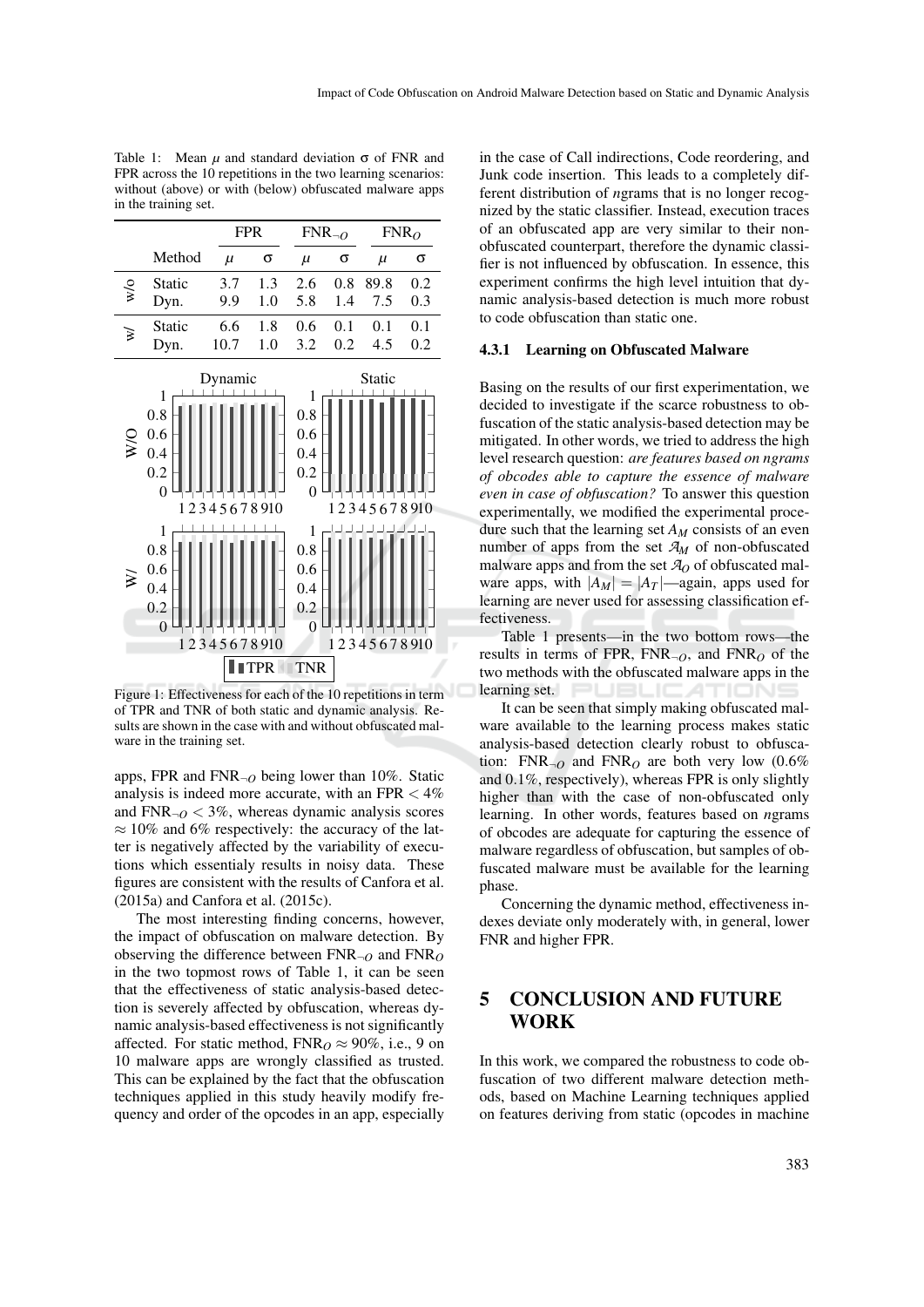leavel app code) and dynamic (system calls in app execution trace) analysis. The underlying assumption is that obfuscating the code of an app should leave its execution trace almost unchanged, making a dynamic classifier robust to obfuscation, but should change completely the sequence of opcodes deriving from its code, making a static classifier totally ineffective. We experimentally validated this assumption by applying two state-of-the-art methods to legitimate apps, malware apps, and malware apps subjected to 8 different code morphing techniques: results show that static analysis-based detection is essentially uneffective on obfuscated malware. We also showed that static detection may be made robust to obfuscation by making obfuscated malware apps available for the learning. In the future, we plan to study if and to which degree static and dynamic detection are able to correctly classify apps subjected to *new* code morphing techniques, i.e., techniques for which no samples were available in the learning phase.

### ACKNOWLEDGEMENTS

This work has been partially supported by H2020 EU-funded projects NeCS and C3ISP and EIT-Digital Project HII.

#### REFERENCES AND

Arp, D., Spreitzenbarth, M., Hubner, M., Gascon, H., Rieck, K., and Siemens, C. (2014). Drebin: Effective and explainable detection of android malware in your pocket. In *NDSS*.

ECHNO

- Backes, M. and Nauman, M. (2017). Luna: Quantifying and leveraging uncertainty in android malware analysis through bayesian machine learning. In *Security and Privacy (EuroS&P), 2017 IEEE European Symposium on*, pages 204–217. IEEE.
- Borello, J.-M. and Mé, L. (2008). Code obfuscation techniques for metamorphic viruses. *Journal in Computer Virology*, 4(3):211–220.
- Canfora, G., De Lorenzo, A., Medvet, E., Mercaldo, F., and Visaggio, C. A. (2015a). Effectiveness of opcode ngrams for detection of multi family android malware. In *Availability, Reliability and Security (ARES), 2015 10th International Conference on*, pages 333– 340. IEEE.
- Canfora, G., Di Sorbo, A., Mercaldo, F., and Visaggio, C. A. (2015b). Obfuscation techniques against signature-based detection: a case study. In *Mobile Systems Technologies Workshop (MST), 2015*, pages 21–26. IEEE.
- Canfora, G., Medvet, E., Mercaldo, F., and Visaggio, C. A. (2015c). Detecting android malware using sequences

of system calls. In *Proceedings of the 3rd International Workshop on Software Development Lifecycle for Mobile*, pages 13–20. ACM.

- Canfora, G., Mercaldo, F., Visaggio, C. A., and Di Notte, P. (2014). Metamorphic malware detection using code metrics. *Information Security Journal: A Global Perspective*, 23(3):57–67.
- Cimitile, A., Martinelli, F., Mercaldo, F., Nardone, V., and Santone, A. (2017). Formal methods meet mobile code obfuscation identification of code reordering technique. In *Enabling Technologies: Infrastructure for Collaborative Enterprises (WETICE), 2017 IEEE 26th International Conference on*, pages 263– 268. IEEE.
- Collberg, C. S., Thomborson, C. D., and Low, D. W. K. (2003). Obfuscation techniques for enhancing software security. US Patent 6,668,325.
- Demontis, A., Melis, M., Biggio, B., Maiorca, D., Arp, D., Rieck, K., Corona, I., Giacinto, G., and Roli, F. (2017). Yes, machine learning can be more secure! a case study on android malware detection. *IEEE Transactions on Dependable and Secure Computing*.
- Ferrante, A., Medvet, E., Mercaldo, F., Milosevic, J., and Visaggio, C. A. (2016). Spotting the malicious moment: Characterizing malware behavior using dynamic features. In *Availability, Reliability and Security (ARES), 2016 11th International Conference on*, pages 372–381. IEEE.
- Garcia, J., Hammad, M., Pedrood, B., Bagheri-Khaligh, A., and Malek, S. (2015). Obfuscation-resilient, efficient, and accurate detection and family identification of android malware. *Department of Computer Science, George Mason University, Tech. Rep*.
- Martinelli, F., Marulli, F., and Mercaldo, F. (2017). Evaluating convolutional neural network for effective mobile malware detection. *Procedia Computer Science*, 112(C):2372–2381.
- Medvet, E. and Mercaldo, F. (2016). Exploring the usage of topic modeling for android malware static analysis. In *Availability, Reliability and Security (ARES), 2016 11th International Conference on*, pages 609– 617. IEEE.
- O'kane, P., Sezer, S., and McLaughlin, K. (2016). Detecting obfuscated malware using reduced opcode set and optimised runtime trace. *Security Informatics*, 5(1):1– 12.
- Ramachandran, R., Oh, T., and Stackpole, W. (2012). Android anti-virus analysis. In *Annual Symposium on Information Assurance & Secure Knowledge Management*, pages 35–40.
- Rastogi, V., Chen, Y., and Jiang, X. (2013a). Droidchameleon: evaluating android anti-malware against transformation attacks. In *Proceedings of the 8th ACM SIGSAC symposium on Information, computer and communications security*, pages 329–334. ACM.
- Rastogi, V., Chen, Y., and Jiang, X. (2013b). Droidchameleon:evaluating android anti-malware against transformation attacks. In *ACM Symposium on Information, Computer and Communications Security*, pages 329–334.